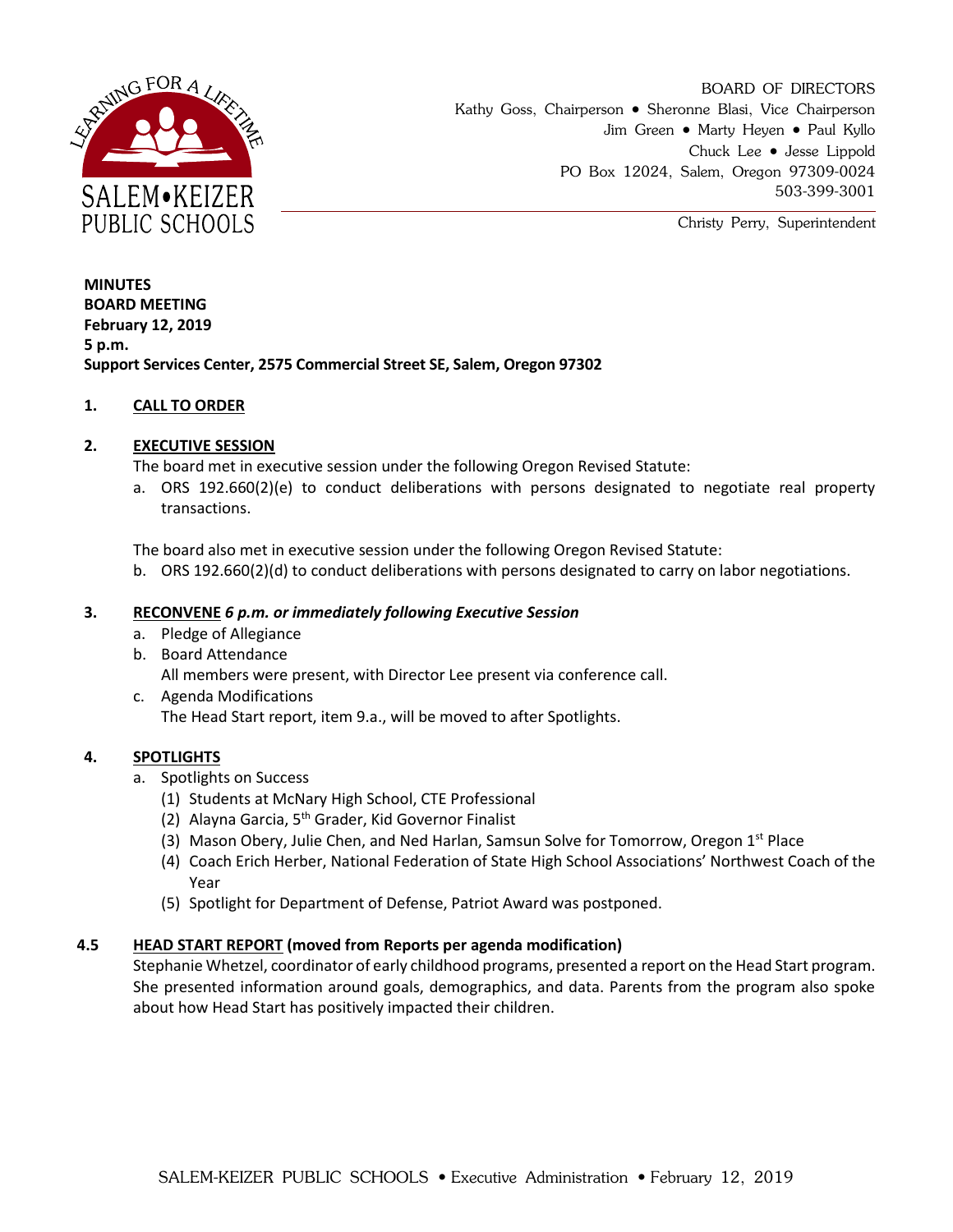# **5. PUBLIC COMMENT**

- a. Public comment related to agenda items only
	- (1) The following people commented on item 6.f (educational funding): Rita Glass, Tyler Scialo-Lakeberg
	- (2) The following people commented on item 6.b (boundary recommendations): Adriana Miranda, Kaellen Hessel, Gabriela Ortiz, Julio Quevedo, Phil Decker, Benny Williams, Reginald Richardson, Kelly Sipe, Javier Quior, Yadira Juarez, Lucia Sanchez, Arnolfo Zurita, Angelica Flores, Annalivia Palazzo, Jazmin Torres, Autumn Brietwieser, Tara Garcia, Lisa Taylor, Jillian Carey, Dona Siez, Aurora Cedillo, Marilyn Williams, Nicole Garcia, Larkin Foley, Ross Swarzendruber, Jadzia Beard, Adam Kohler, Robert Garcia, Jan Montez, Rachel Thorsett, Jesse Garcia, Angelina Lockhart, Rosanne Rice, Leanette Mabinton, Ariel Sims

*SPECIAL NOTE: Chair Goss announced the board would consider the action items but postpone the rest of the agenda to a future meeting as needed.* 

*SPECIAL NOTE: Director Lee confirmed he was still present via conference call.* 

# **6. ACTION ITEMS**

a. Approve the Black/African American History Month Proclamation

Director Green read the proclamation. Director Green then moved and Director Kyllo seconded to approve the Black/African American History Month Proclamation. The motion passed unanimously. Chair Goss signed the proclamation and presented a copy to the equity committee.

b. Approve the Boundary Review Task Force Recommendations

Director Kyllo moved and Director Green seconded to approve the Boundary Review Task Force boundary recommendations. The board thanked the task force for their work, and thanked the public for their comments. The board made comments and asked clarifying questions, which Chief Operations Officer Mike Wolfe addressed. He also outlined a few recommendations and the mitigation of impact with implementation as examples. The motion passed 5 to 2, with Directors Goss, Green, Heyen, Kyllo, and Lee voting yes and Directors Blasi and Lippold voting no.

c. Adopt Resolution No. 201819-4: Authorizing Agreement of Request from the City of Salem to the Salem-Keizer School District Taxing District

Director Green moved and Director Blasi seconded to adopt Resolution No. 201819-4: Authorizing Agreement of Request from the City of Salem to the Salem-Keizer School District Taxing District. The board asked clarifying questions, with Chief Operations Officer Mike Wolfe addressed.

Directors Goss, Blasi, and Green voted yes, and Directors Heyen, Kyllo, and Lippold voted no. Director Lee was unable to vote due to a technical malfunction with the conference phone, so the motion failed due to lack of majority vote. Director Green then addressed the chair, changed his vote to no, and served notice of possible reconsideration, providing him the ability to bring the matter before the board at the next business meeting. The technical malfunction with the phone corrected, and Director Lee noted he would have voted yes; however, the vote had been taken and so stands until if/when the item is brought before the board for reconsideration.